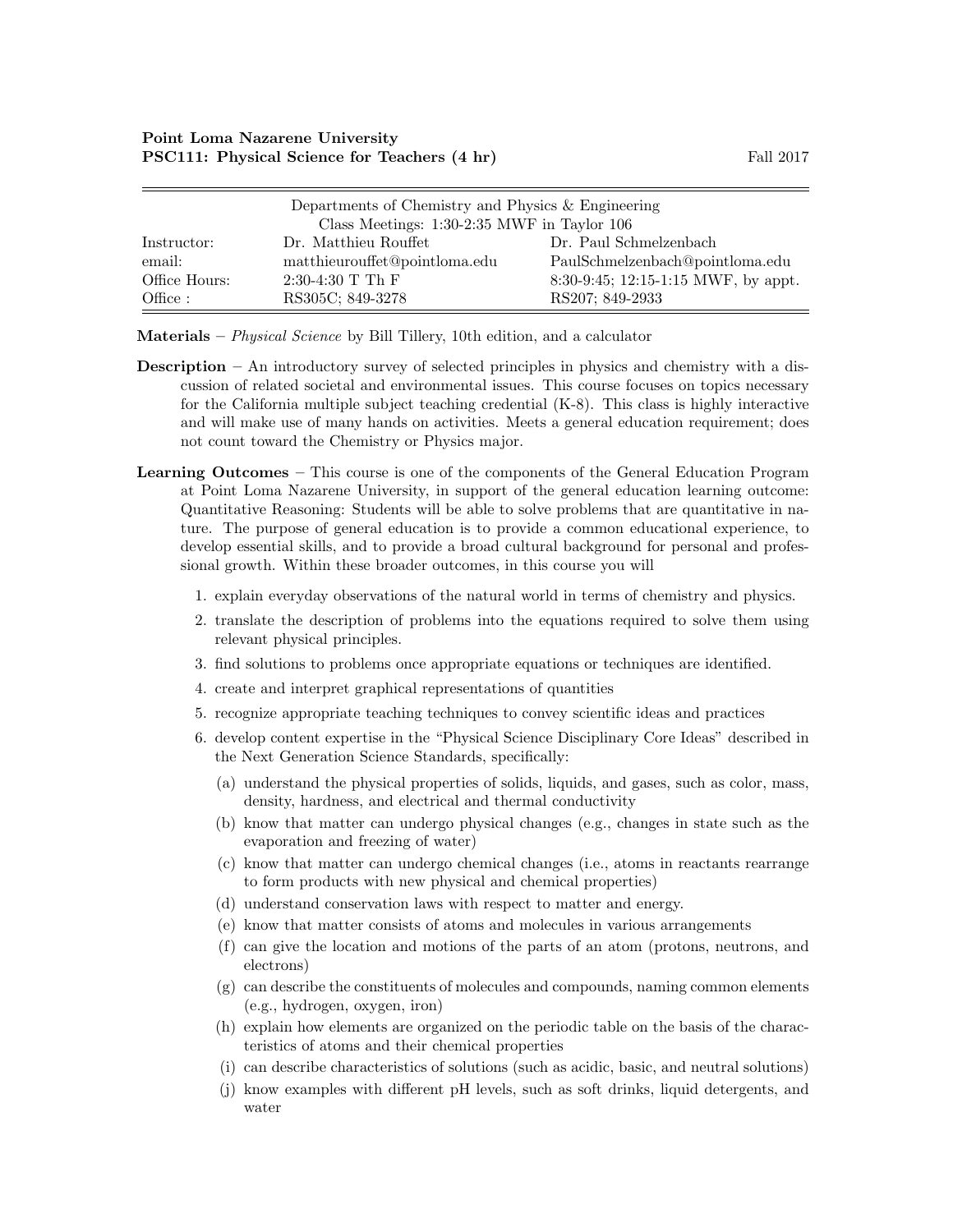- (k) know that mixtures may often be separated based on physical or chemical properties.
- (l) describe an object's motion based on position, displacement, speed, velocity, and acceleration
- (m) know that forces (pushes and pulls), such as gravity, magnetism, and friction, act on objects and may change their motion if these forces are not in balance
- (n) know that "like" electrical charges or magnetic poles produce repulsive forces and "unlike" charges or poles produce attractive forces
- (o) describe simple machines in which small forces are exerted over long distances to accomplish difficult tasks (e.g., using levers or pulleys to move or lift heavy objects)
- (p) identify forms of energy, including solar, wind, chemical, electrical, magnetic, nuclear, sound, light, and electromagnetic
- (q) explain conservation of energy resources in terms of renewable and nonrenewable natural resources and their use in society.
- (r) know that total energy in a system is conserved but may be changed from one form to another, as in an electrical motor or generator, and that speed and energy are related
- (s) understand the difference between heat (thermal energy) and temperature, and understand temperature measurement systems
- (t) know how heat may be transferred by conduction, convection, and radiation (e.g., involving a stove, Earth's mantle, or the sun)
- (u) describe sources of light, including the sun, lightbulbs, or excited atoms (e.g., neon in neon lights)
- (v) interactions of light with matter (e.g., vision, photosynthesis)
- (w) describe the properties of waves (e.g., wavelength, amplitude, frequency) and applications and technologies associated with these properties.
- (x) know and can apply the optical properties of waves, especially light and sound, including reflection (e.g., by a mirror) or refraction (e.g., bending light through a prism)
- Preclass: Learning physics and chemistry requires active learning and participation during class. In preparation for each class meeting there is a reading assignment to help you be prepared. To complete the reading assignment you must answer three questions and submit them electronically by 10 pm the evening before class. Late submissions will not be accepted. This electronic communication is so important because it is your voice in what material we emphasize during class meetings and provides us constant feedback of your understanding of the material. These submissions will be graded on the following scale:  $2=$ demonstrates reading, 1=room for improvement, 0=unsatisfactory. These points are accumulated and are worth 5% of the final grade.
- Homework Most weeks there will be homework due, to practice applying problem solving techniques. Homework is worth 20% of your final grade. Practicing working problems is critical to your success in the class. Late homework will not be accepted unless their is a documented emergency.
- Activities Several activities will be carried out through the semester including both hands-on applications of physical science as well as the opportunity to practice aspects of teaching. Activities often take place during the class meeting and cannot be made up, unless arrangements were made with the professor before the lab.
- Exams Four examinations will be given during the semester. The final examination is on Monday, December 16 at 1:30 pm. Exams cannot be made up, unless under extreme circumstances discussed and arrangements made with the professor before the exam.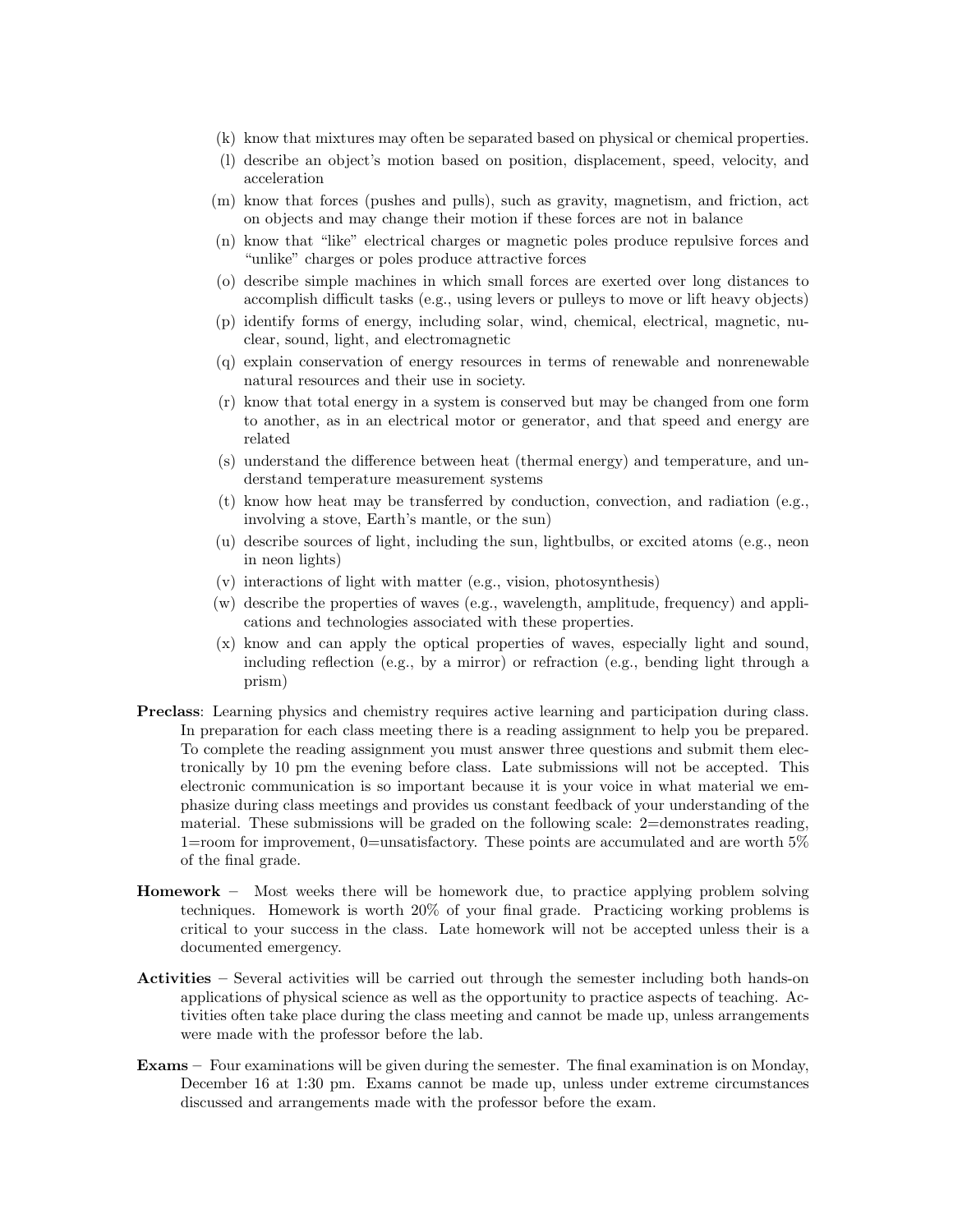| $\mathbf{A}$  | $100 - 91.0$    |
|---------------|-----------------|
| $A -$         | $91.0 - 89.5$   |
| B+            | 89.5 - 87.5     |
| R             | 87.5 - 81.0     |
| В-            | $81.0 - 79.5$   |
| C+            | 79.5 - 77.5     |
| $\mathcal{C}$ | $77.5 - 71.0$   |
| $C-$          | $71.0 - 69.5$   |
| D+            | $69.5 - 67.5$   |
| Ð             | 67.0 - 61.0     |
| $1$ ).        | $61.0$ - $57.0$ |

**Final Grades** – The grade you earn in this course is based on the scale shown to the right. The points you receive during the course are weighted accordingly:

– Preclass: 5% – Homework: 20% – Activities: 25%  $-$  Tests (4):  $30\%$ – Final Exam: 20%

University Mission: Point Loma Nazarene University exists to provide higher education in a vital Christian community where minds are engaged and challenged, character is modeled and formed, and service is an expression of faith. Being of Wesleyan heritage, we strive to be a learning community where grace is foundational, truth is pursued, and holiness is a way of life.

Department Mission: Within this broader mission, the Physics and Engineering Department at PLNU provides strong programs of study in the fields of Physics and Engineering. Our students are well prepared for graduate studies and careers in scientific and engineering fields. We emphasize a collaborative learning environment which allows students to thrive academically, build personal confidence, and develop interpersonal skills. We provide a Christian environment for students to learn values and judgment, and pursue integration of modern scientific knowledge and Christian faith.

- Attendance– Attendance is expected at each class session. In the event of an absence you are responsible for the material covered in class and the assignments given that day. Regular and punctual attendance at all classes is considered essential to optimum academic achievement. If the student is absent from more than 10 percent of class meetings, the faculty member can file a written report which may result in de-enrollment. If the absences exceed 20 percent, the student may be de-enrolled without notice until the university drop date or, after that date, receive the appropriate grade for their work and participation. See [http://catalog.pointloma.edu/content.php?catoid=24&navoid=1581#Class Attendance](http://catalog.pointloma.edu/content.php?catoid=24&navoid=1581) in the Undergraduate Academic Catalog.
- Academic Honesty Students should demonstrate academic honesty by doing original work and by giving appropriate credit to the ideas of others. Academic dishonesty is the act of presenting information, ideas, and/or concepts as one's own when in reality they are the results of another person's creativity and effort. A faculty member who believes a situation involving academic dishonesty has been detected may assign a failing grade for that assignment or examination, or, depending on the seriousness of the offense, for the course. Faculty should follow and students may appeal using the procedure in the university Catalog. See [http://catalog.pointloma.edu/content.php?catoid=24&navoid=1581#Academic Honesty](http://catalog.pointloma.edu/content.php?catoid=24&navoid=1581) for definitions of kinds of academic dishonesty and for further policy information.
- Academic Accommodations –If you have a diagnosed disability, please contact PLNU's Disability Resource Center (DRC) within the first two weeks of class to demonstrate need and to register for accommodation by phone at 619-849-2486 or by e-mail at DRC@pointloma.edu. See Disability Resource Center for additional information. For more details see the PLNU catalog: [http://catalog.pointloma.edu/content.php?catoid=24&navoid=1581#Academic Accom](http://catalog.pointloma.edu/content.php?catoid=24&navoid=1581)[modations.](http://catalog.pointloma.edu/content.php?catoid=24&navoid=1581) Students with learning disabilities who may need accommodations should discuss options with the instructor during the first two weeks of class.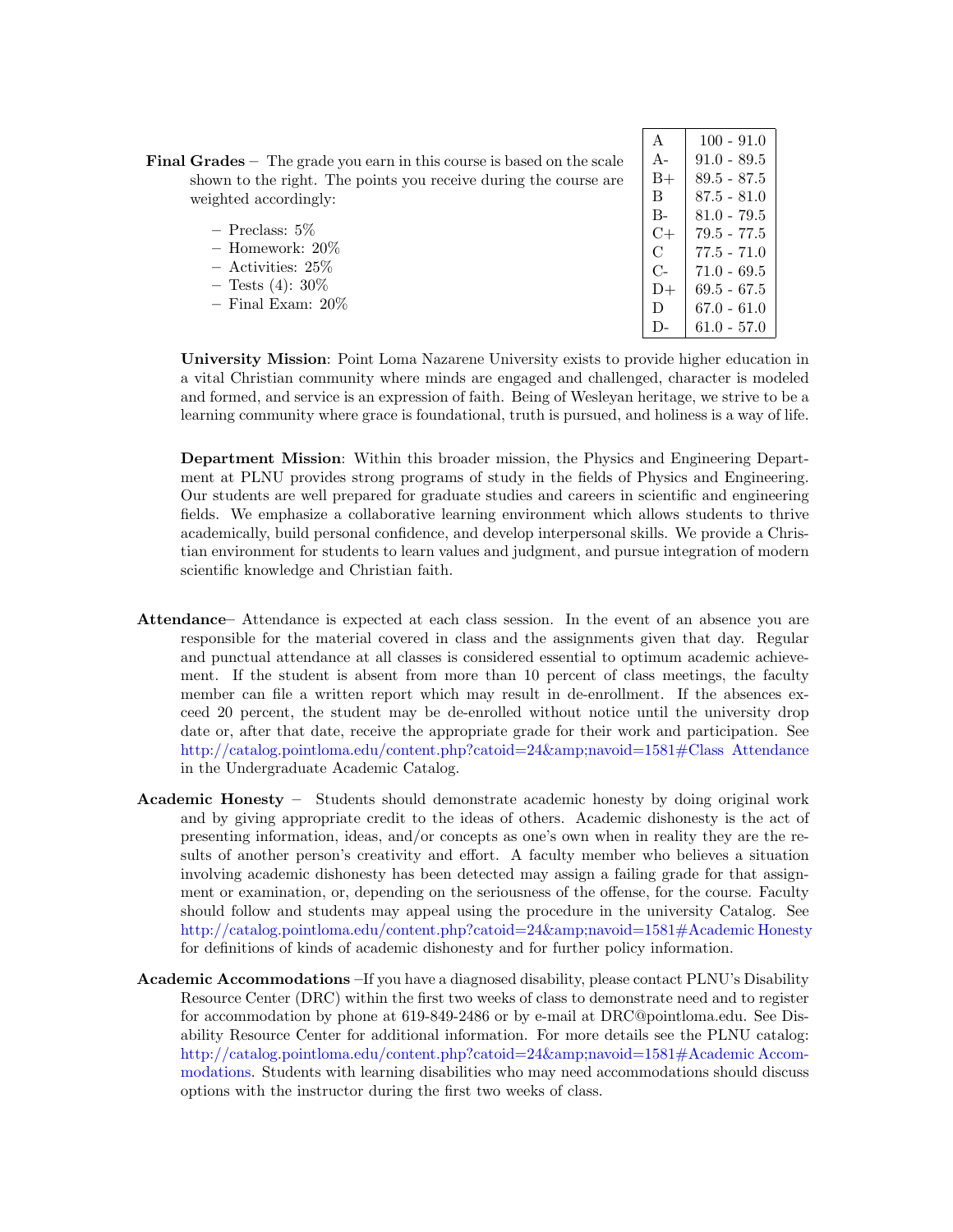- **Class Enrollment** It is the student's responsibility to maintain his/her class schedule. Should the need arise to drop this course (personal emergencies, poor performance, etc.), the student has the responsibility to follow through (provided the drop date meets the stated calendar deadline established by the university), not the instructor. Simply ceasing to attend this course or failing to follow through to arrange for a change of registration (drop/add) may easily result in a grade of F on the official transcript.
- **Credit Hour** In the interest of providing sufficient time to accomplish the stated course learning outcomes, this class meets the PLNU credit hour policy for a 4 unit class delivered over 16 weeks. Specific details about how the class meets the credit hour requirements can be provided upon request.
- Final Exam The final exam date and time is set by the university at the beginning of the semester and may not be changed by the instructor. This schedule can be found on the university website and in th course calendar. No requests for early examinations will be approved. Only in the case that a student is required to take three exams during the same day of finals week, is an instructor authorized to consider changing the exam date and time for that particular student.
- Copyright Protected Materials Point Loma Nazarene University, as a non-profit educational institution, is entitled by law to use materials protected by the US Copyright Act for classroom education. Any use of those materials outside the class may violate the law.